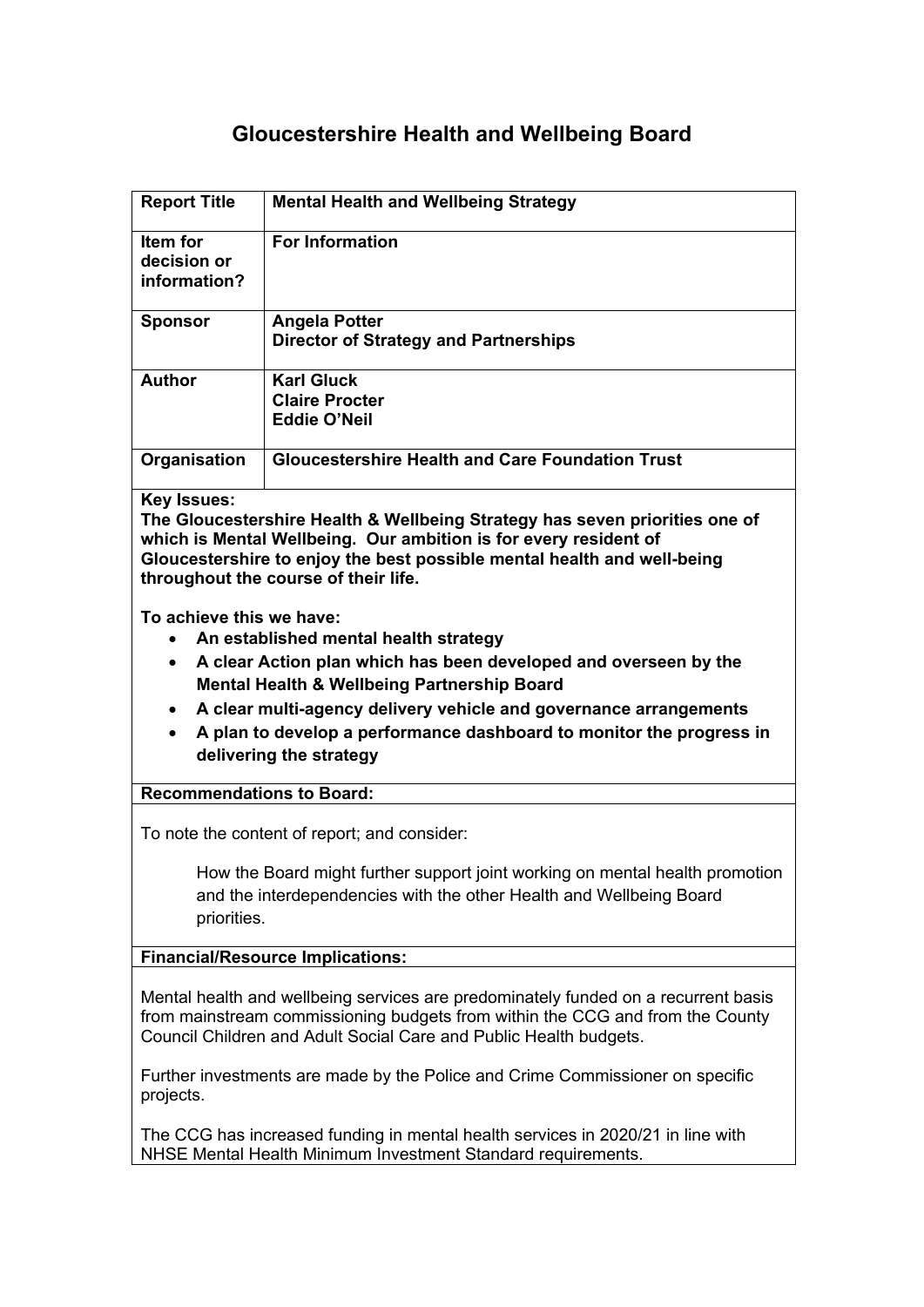# **Background/Context**

1. **The Gloucestershire health & Wellbeing Strategy has seven priorities one of which is Mental Wellbeing. Our ambition is for every resident of Gloucestershire to enjoy the best possible mental health and well-being throughout the course of their life. The key delivery vehicle for this priority will be the** *Gloucestershire All Age Mental Health and Wellbeing strategy* which includes key priority areas as follows:

Theme 1: Increase the focus on the wider factors of mental wellbeing and promote good mental health for all

Theme 2: Get better at spotting the signs of mental ill health and intervening earlier

Theme 3: Improve the outcomes for people experiencing mental health crisis

Theme 4: Improve the wellbeing of parents, children and young people

Theme 5: Continue to improve joined up approaches to reducing suicide rates across **Gloucestershire** 

Theme 6: Focus on recovery and resilience

Theme 7: Ensure Gloucestershire is a mental health friendly county

2. The implementation of the strategy is overseen by the Mental Health and Wellbeing Partnership Board (MHWPB). The MHWPB has been in place since 2015 and now provides a forum whereby strategic partner organisations and people with lived experience/carers work together to deliver the aims of the MH and Wellbeing Strategy. The Board has an Independent Chair and is supported by Commissioners from the CCG and County Council

3. The MHWPB have a number of subgroups which provide oversight of the action plans and provide regular reports and updates to the Board. The steering groups are made up of commissioners, service providers and people with lived experience.

#### **Governance and Monitoring Arrangements**